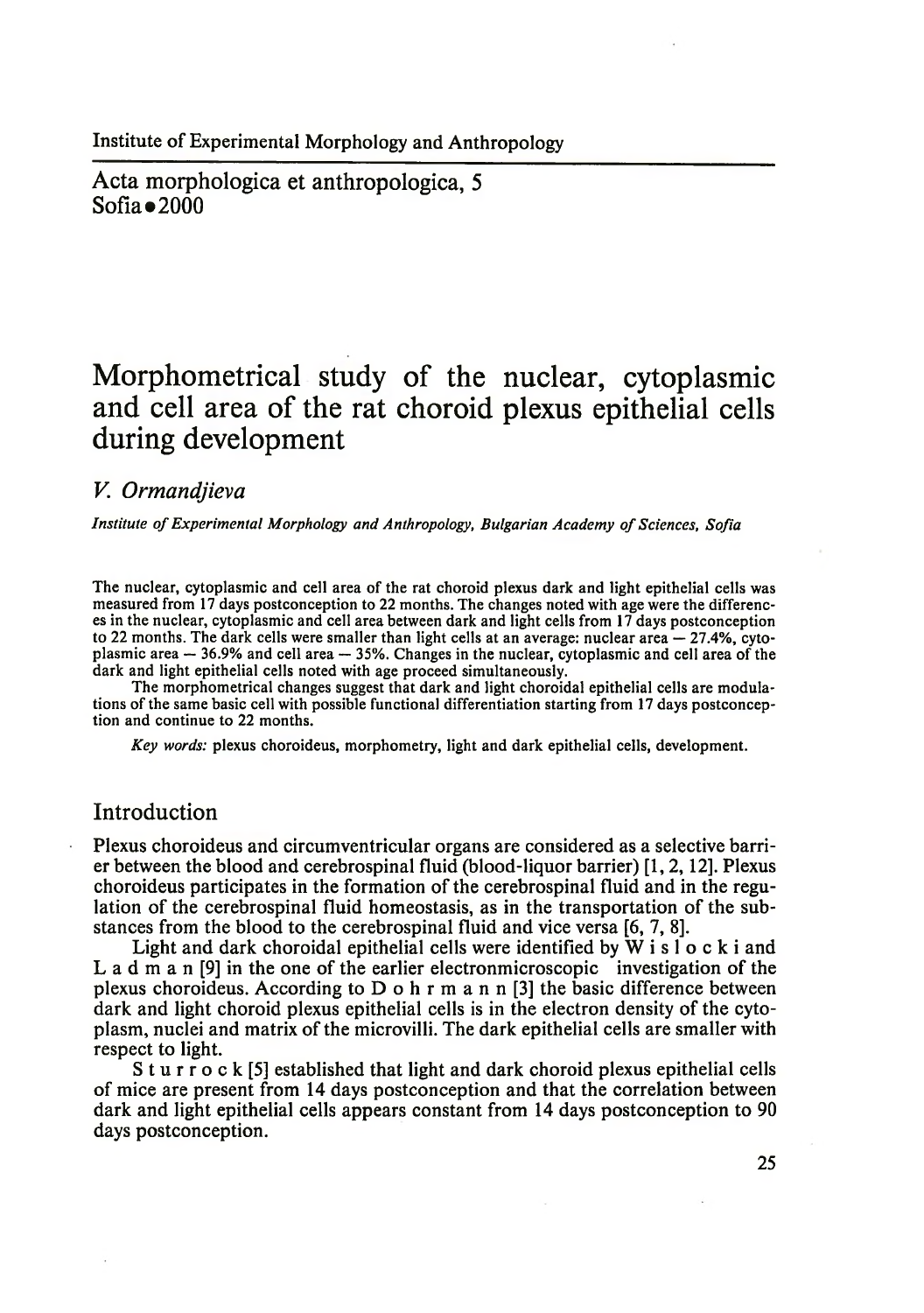According to data in the literature there are not systematically morphometrical investigations of the choroid plexus epithelial cells during development. The data in the literature connected with functional morphology of the light and dark epithelial cells are discussed.

The aim of the present study is to investigate the morphometrical changes of the nuclear, cytoplasmic and cell area of the light and dark epithelial cells of the rat choroid plexus during development.

### Material and Methods

Male Wistar rats aged 17 and 20 days postconception, 5, 15, 30, 45 and 60 days postnatum and 4, 7, 10,13 and 22 months were used in the present study. The animals were anesthetized with sodium pentobarbital (22 mg/kg) and fixed by immersion [10] and by intracardial perfusion [4]. The choroid plexus was postfixed in 1% osmium tetroxide in 0.2M cacodilate buffer, dehydrated through graded ethanol and embedded in Durcupan. Semithin sections  $(1\mu m)$  were stained with 1% toluidine blue and examined by light microscope CARL ZEISS JENA under a magnification of  $\times$  1000.

The morphometrical investigations of the choroid plexus epithelial cells were performed on semithin sections, by using a point-counting (625 test point) method [11], performed with combined greed in the ocular of the light microscope for linear and planimetrical estimations. All values expressed as the mean  $\pm$  standard error. The areas of the dark epithelial cells with respect to light epithelial cells are present in percentage.

#### Results

In the present morphometrical investigation of the nuclear, cytoplasmic and cell area of the dark and light epithelial cells of the rat choroid plexus during development was established that the nuclear, cytoplasmic and cell area of the dark epithelial cells is smaller with respect to the same parameters of the light epithelial cells in all investigated periods during development (Table 1). Changes of the nuclear, cyto-

| Age       | Nuclear area | Cytoplasmic area | Cell area |
|-----------|--------------|------------------|-----------|
| E17       | $-11.5$      | $-50$            | $-42.3$   |
| E20       | $-20.4$      | - 48             | $-42.3$   |
| 5 days    | $-40.5$      | $-42.8$          | $-42.4$   |
| 15 days   | $-40.$       | $-32$            | $-33.7$   |
| 30 days   | $-31.7$      | $-32.4$          | $-32.3$   |
| 45 days   | $-24.3$      | $-29.8$          | $-28.7$   |
| 60 days   | $-31.3$      | $-34.4$          | $-33.8$   |
| 4 months  | $-28.8$      | $-36.8$          | $-35.4$   |
| 7 months  | $-27.6$      | $-29.5$          | $-29.2$   |
| 10 months | $-33.5$      | $-40.3$          | $-37.4$   |
| 13 months | $-21.6$      | $-36.9$          | $-34.2$   |
| 22 months | $-17.3$      | $-30.8$          | $-35$     |
| Average   | $-27.4$      | $-36.9$          | $-35$     |

T a b l e 1. Area (%) of the dark epithelial cells with respect to light epithelial cells of rat choroid plexus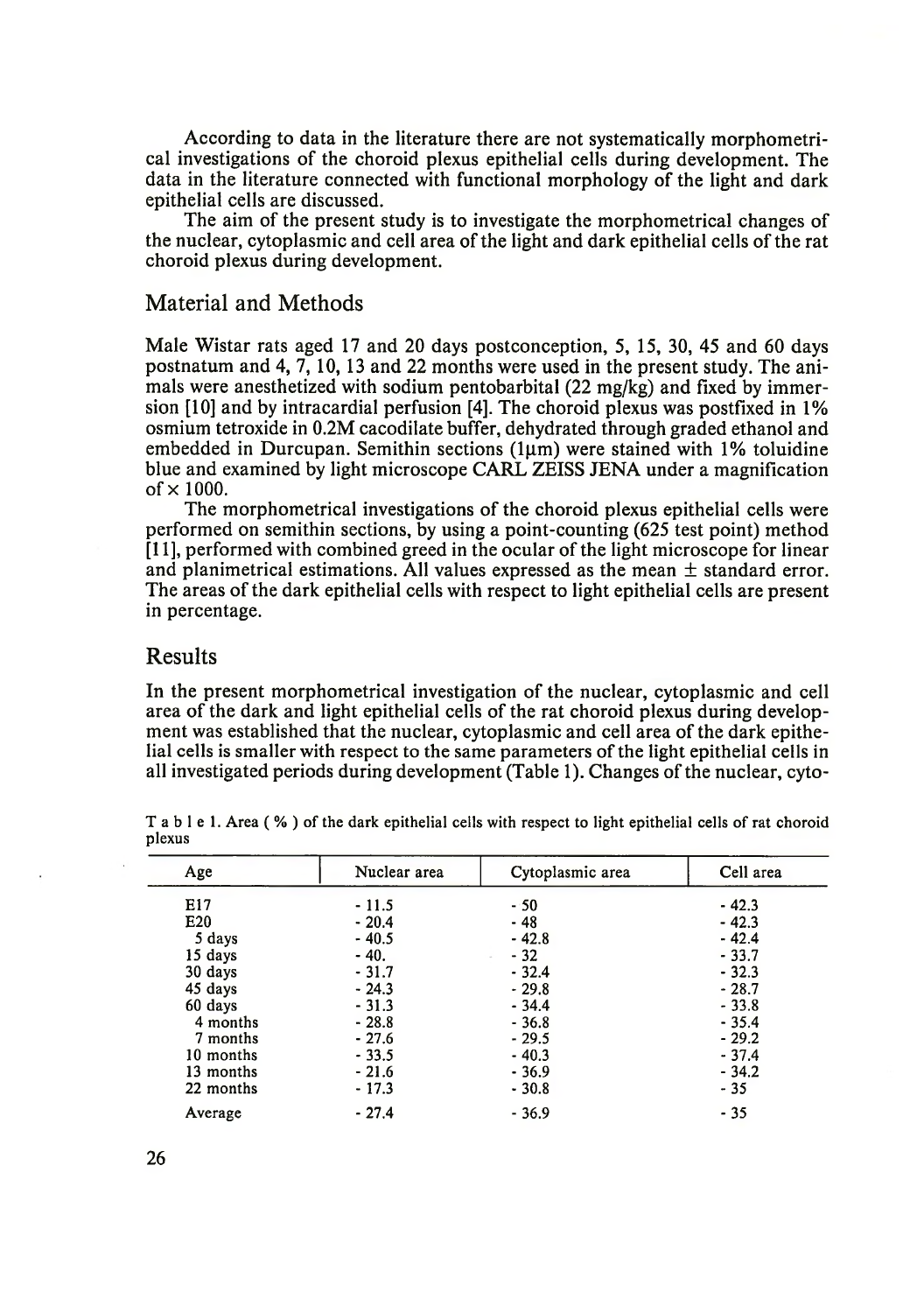

Fig 1. Morphometrical analysis of choroid plexus epithelial cells during development  $a$  — light epithelial cells;  $b$  — dark epithelial cells; *1* — nuclear area; *2 —* cytoplasmic area; *3 —* cell area

plasmic and cell area of the dark and light epithelial cells of the choroid plexus in investigated periods are proceeded simultaneously (Fig. 1). The dark cells were smaller than light cells at an average: nuclear area  $-27.4\%$ , cytoplasmic area  $-$ 36.9%, and cell area — 35% (Table 1).

#### Discussion

W i s l o c k i and L a d m a n [9] suggested that the difference in cell density reflected different stages in the secretory cycle of the choroidal epithelium. Van D e u r s et al. [8] observed differences in choroidal cell density in adult rat choroid plexus from brains fixed both by vascular perfusion and by ventricular perfusion. These authors were of the opinion that the dark cells were not fixation artefacts.

S t u r r o c k [5] found that as well as being much more electron-dense than the light cells, the microvilli of the dark cells are much finer than the rather spatulate microvilli of the light cells. This author was of the opinion that this might suggest that the dark cells are relatively dehydrated and shrunken, but it is unlikely that they are degenerating cells since they form more that 10% of the cell population of the choroidal epithelium yet pycnotic cells are not found in the choroid plexus after 13 days postconception.

W is lock i and L a d m a n [9] suggested that the dark and light cells are either modulations of the same basic cell or they are cells with permanently different function. D o h r m a n n [3] found that there was no fine structural evidence to suggest that the dark and light choroidal epithelial cells were two separate and discrete cell types each with unique function and concluded that the dark and light cells of the mammalian choroidal epithelium might represent various states of cellular hydration.